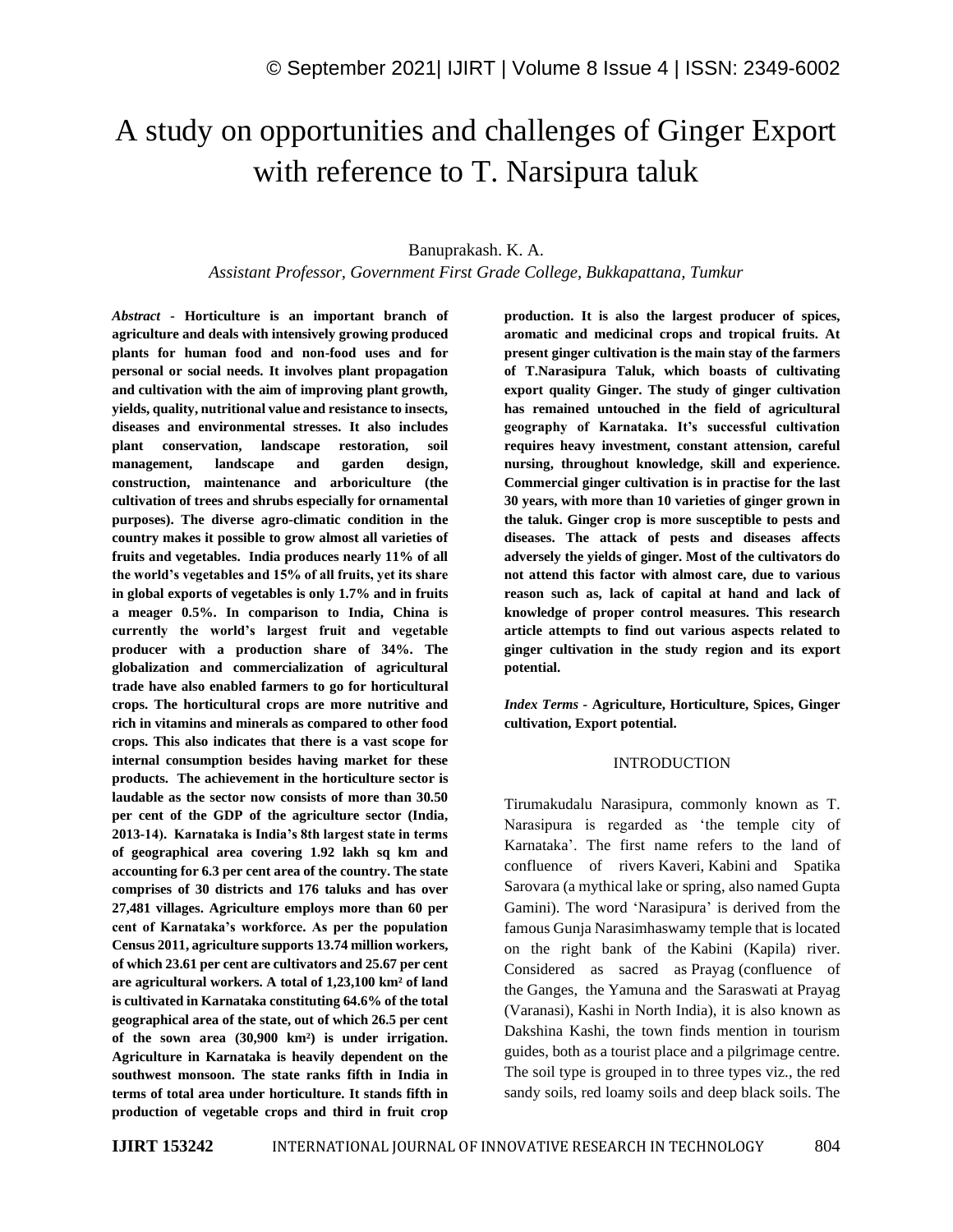soils are having high permeability and neutral with a pH of 7. The thickness of the soil varies from less than a meter to 6 m. North-eastern part of T. Narasipur taluk comprises of red loamy soil. It is characterized by clayey content mixed with sand. It is less permeable compare to sandy soil. It is having good moisture holding capacity and is fertile. The thickness varies from less than a meter to 16 m. Deep Black soils occur in south-western part of T. Narasipur taluk in a small area. These soils are dark brown, dark greyish brown to very dark grey or black in colour. The texture is usually clayey throughout the profile. These soils are fertile and generally produce good yields. Adequate soil and water management practices and drainage facilities are essential to obtain sustainable yields; otherwise salinity and water logging conditions may develop. These soils need to be drained once in 3-5 years with good quality water. The Taluk comprises of 5 Hoblies and 132 villages.

Population of T. Narasipura Taluk

| Taluk           | Geograp<br>hical<br>Area<br>(sq, kms) | Total<br>Popul<br>ation | Male<br>(No.) | Female<br>(No.) | % Share<br>total<br>to<br>Populati<br>on |
|-----------------|---------------------------------------|-------------------------|---------------|-----------------|------------------------------------------|
| T.Narsi<br>pura | 600                                   | 2,92,0<br>35            | 1,46,2<br>58  | 1,45,77         | 9.73                                     |

Literacy Rate of T. Narasipura Taluk

| Taluks  | Rural $(\%)$ |     |               | Urban $(\%)$ |     |           | Total $(\%)$ |     |    |
|---------|--------------|-----|---------------|--------------|-----|-----------|--------------|-----|----|
|         | M            | Fe  | T             | М            | Fe  | т         | М            | Fe  | т  |
|         | al           | ma  | <sub>ot</sub> | al           | ma  | <b>ot</b> | al           | ma  | 0t |
|         | e            | le  | al            | e            | le  | al        | e            | le  | al |
| T.Naras | 65           | 53. | 59            | 81           | 72. | 77        | 67           | 57. | 62 |
| ipura   | .1           | 80  | $\cdot$       | .4           | 90  |           | .9           | 20  | .6 |
|         | 0            |     | $\Omega$      | 0            |     | $\theta$  |              |     |    |

*(Source: Mysuru district at a glance-2014-15. Census (2011), Government of Karnataka.)*

### Ginger Cultivation:

In India plantation, spice crops are grown in an area of about 3.2 million hectares (1.82 percent of the total cropped area) contributing to an annual production of 2 million tons. Out of the 107 spices listed by the International Standard Organization (ISO), India grows about 52 spices in which only 16 spices are commercially important and these are cardamom, ginger, black-pepper, turmeric, clove, chilli, garlic, saffron, kalajeera, celery, cumin, coriander, fennel, fenugreek, ajwain and suwa. Hence India is known as "The Home of Spices". Ginger is one of the important spice crop having an area of 4,27,423 hectares with a production of 16,18,627 tons in World. At international level India is a second largest country with 27.24 percent of the total global production of ginger. Other important producers are China, Indonesia, Nepal, Nigeria, Bangladesh, Thailand, Phillippines, Cameron and U.S.A. Apart from these ginger having an area of 1,05,500 hectares with a production of 5,17,800 tones in India. Major production of this important spice crop is confined to Assam, Kerala, Gujrat, Mizoram, Sikkim, Arunachal Pradesh, Orissa and Karnataka. However there is wide gap in average yield per hectare of ginger ranging from 960 in Maharashtra and the 19,300 kg in Karnataka. So there is tremendous scope to increase the yield per unit are and thereby the total production in Maharashtra. India is also largest producer of dried ginger of about 15 m. tones. India ranks first among the ginger producing countries. The state (Kerala) contributes maximum dry ginger (Sunth) which is marketed internationally under the trade name "Cochin ginger". During 2017-18, 28,550 tons dried ginger was exported earning a foreign exchange to the tune of Rs. 67.81 crores to the country. Ginger cultivation is more economical than the other cash crop like sugarcane. For the successful cultivation of ginger the farmers must have to know the botany of ginger. If the ginger is studied through its botany it will be helpful in proper cultivation and increasing its production. As per the recent studies it has been observed that the different variety of ginger crop has grown up to 30 cm to 100 cm. The ginger rhizome gets flourished underground at its base root and spreads in vertical and horizontal dimensions. Its rhizome is strong, hard, fleshy and slightly compressed at sides. Its sprouting is irregular as the palm of hand (fingers). Generally the rhizome is simple yellowish in its colour. It has 10 to 30 shoots above the ground level. These shoots break away every year but the rhizome can be kept in the land until it gets good market rate. Ginger can be harvested anytime in a year at the time of favourable market rate.

Stages of Ginger Growth: The farmers should know the stages of the ginger growth. If the stages are known, then only, one can take further steps to increase the production. Following are the stages of ginger growth: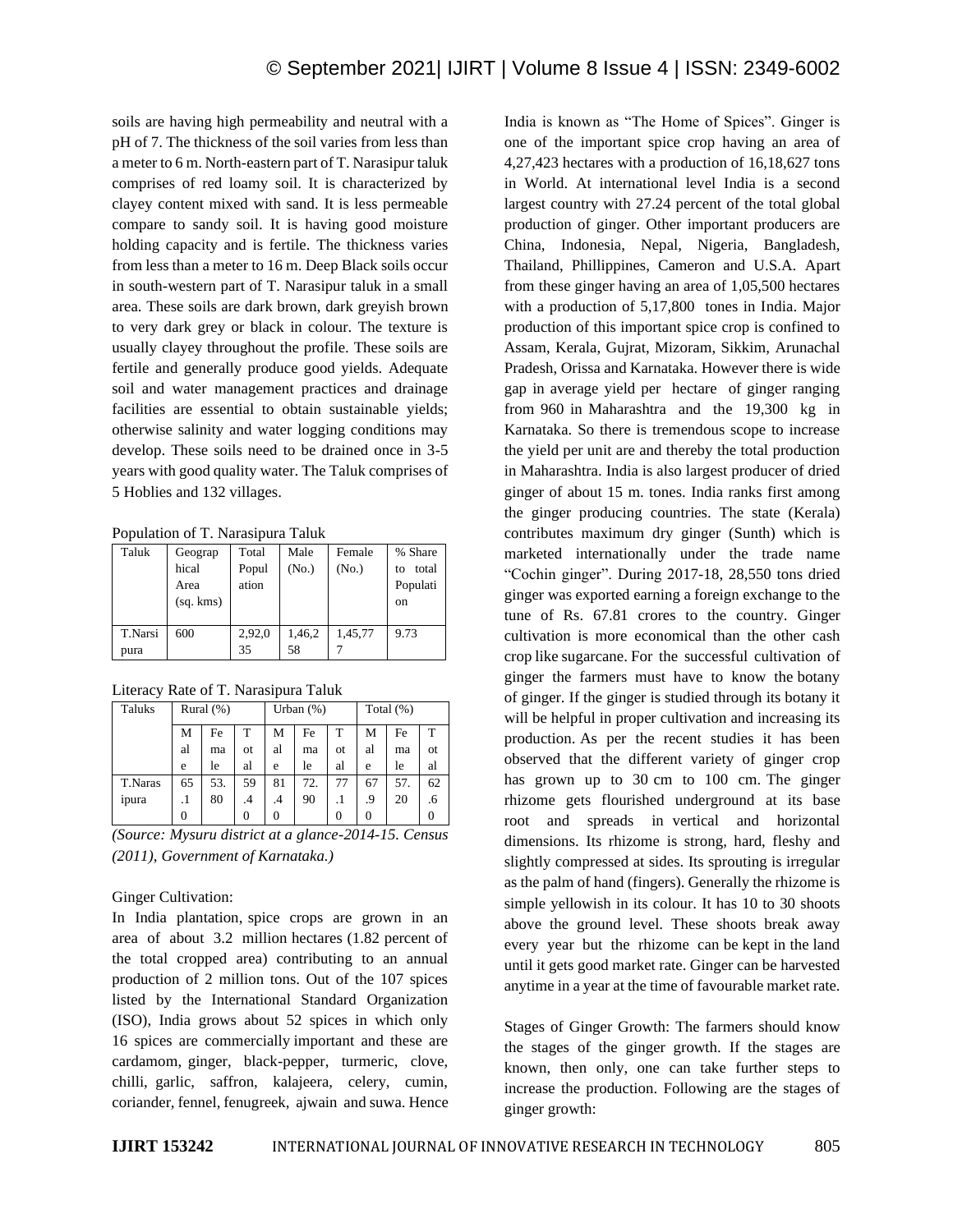- Germination of ginger plant gets completed after 30 days of plantation
- Sprouting of the ginger plant upwards get completed within 120 days
- Then after the ginger crop sprouting rhizome gets developed internally upto 180 days after plantation.
- The sprouting of rhizome process gets repeated in 180 to 215 days onwards.
- Generally after 215 days the leaves of ginger become yellowish and dried. The shoot dies and the crop is ready to harvest.

### Land suitable for Ginger Cultivation:

The site should be flat with sufficient slope to avoid water stagnation and well drained. The site should be sunny, open, free from chemical, residual effect, diseases and insect-pests. However, partial shade conditions are essential for maximum growth and yield. Ginger crop should not be grown on the same field for at least three years to avoid the infestation of rhizome disease a serious problem in ginger industry. Preparation of land starts with the receipt of early summer showers or 10-15 days prior to planting. The land is to be ploughed 1-2 times with iron plough or tractor. After that 3-4 harrowing are given before the onset of the monsoon. Collection of weed stubbles etc. are removed. Beds of about 1 to 2 meter width, 15 cm height and of any convenient length are prepared at an inter-space of 45 cm in between beds. Ginger is always propagated by portions of the rhizomes known as seed rhizomes. Carefully preserved seeds rhizomes are broken or cut into small pieces of 2.5 to 5 cm length weighing 75 to 100 gm each having at least 2 to 3 good buds (eyes). The seed rate mostly depends on the method of cultivation adopted. Farmers of the study region are using more or less seeds than the recommended ones. The seed rate varies from 1500 to 1800 kg/ ha.

## Manure for Ginger Cultivation:

Ginger besides long duration is an exhaustive crop and requires heavy manuring. The manure and fertilizer dose varies from place to place according to soil type, locality, initial fertility, level of soil in different ginger growing areas. At the time of planting farmers of the Satara district used well decomposed cattle manure or compost at the rate of 25 to 30 tone / ha. It is broadcasted over the beds prior to planting. Besides this neem cake is applied at the rate of 1 to 2 tones/ha. at the time of planting used by the farmers reducing the incidence of rhizome rot of ginger and increases the yield. Fertilizers are applied to supply about 75 kg. N, 50 kg. P2O5 and 50 kg K2O per hectare in overall cultivation in Satara district, whereas most of the farmers used fertilizer mixture (12:32:16) and vipul booster for rapid growth of ginger crop.

## Harvesting:

The crop is ready for harvest in about 245 to 260 days. When the leaves turn yellow or wilting and start drying up gradually. But farmers in the study region harvested the crop after 16 months when particular crop completed two life cycles. Besides this few farmers harvested any time in between two life cycles of the crop when the market rates are favourable. Immediately after harvesting of ginger are thoroughly washed in water twice and thrice, dried for sometimes to remove the wetting water and with the help of gunny bag ginger gathered at the collection center for sending purpose.

Uses of Ginger:

- The aroma of ginger is pleasant and spicy and the flavour penetrating, pungent, slightly biting due to antiseptic or pungent compounds present in it. These properties make if indispensable in the manufacture of a number of food products like ginger bread, confectionery, gingerale, curry powders, certain curried meats, table sauces, in the pickling and in the manufacture of certain soft drinks like cordials, ginger cocktail, carbonated drinks, bitters, etc.
- Ginger is also used for the manufacture of ginger oil, oleoresin, essence, tinctures etc.
- Ginger preserved and ginger candy prepared from green or fresh ginger are quite a favourite of many and in great demand.
- A number of alcoholic beverages are prepared from ginger in foreign countries. Such as ginger brandy, ginger wine, ginger beer and gingerales etc.
- According to the Ayurvedic medical system, ginger is considered carminative, stimulant and given in dyspepsia and flatulent colic. It is also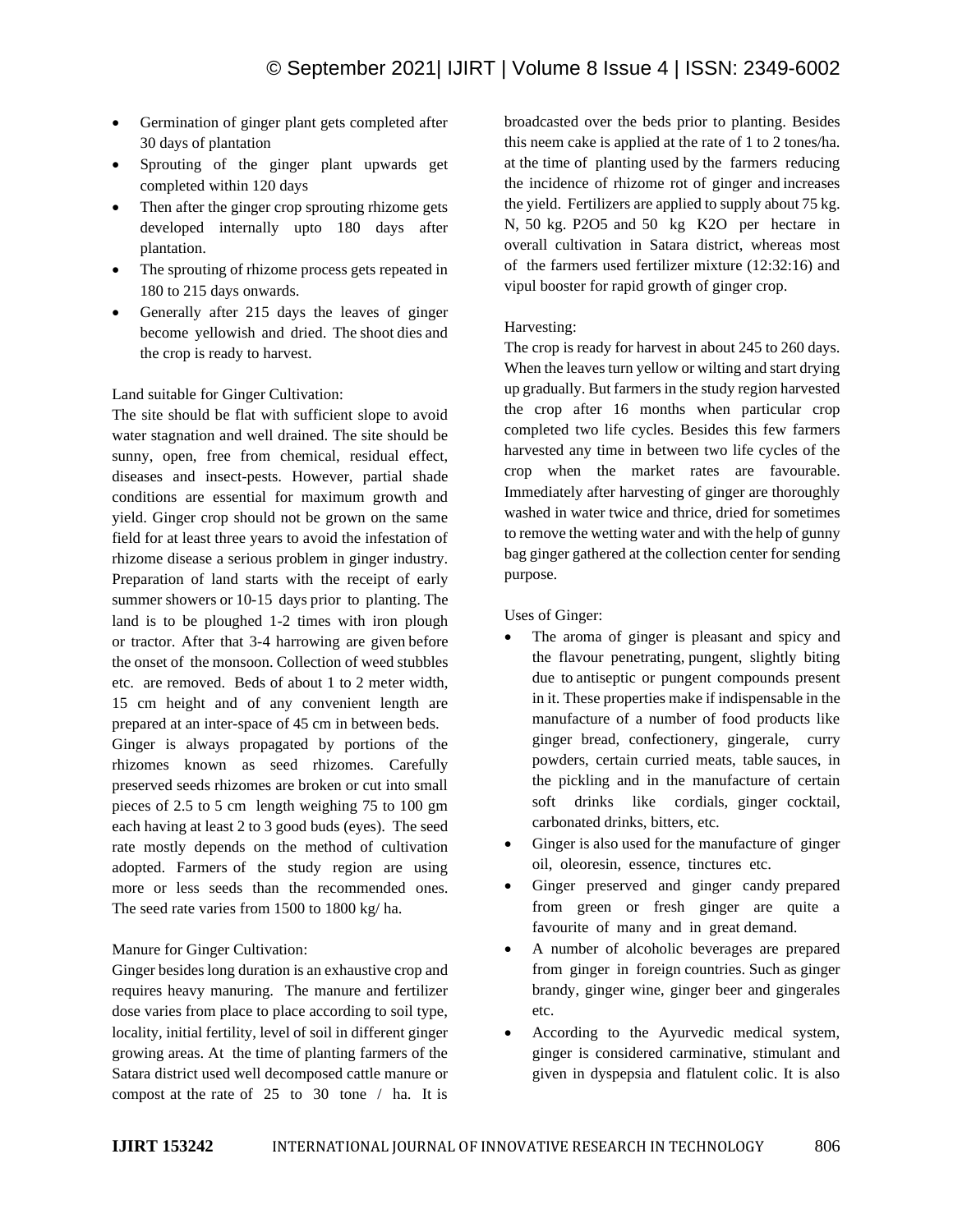prescribed as an adjunct to many tonic and stimulating remedies.

- It also has aphrodisiac values, besides its use in tinctures and as a flavourant.
- Ginger oil is used primarily as a food flavourant in soft drinks like gingerale, bitters, cordials and liquors, as a spice in bakery products, confectionery, pickles, sources, and preserves.
- The pharmaceutical uses are carminative rubefacient, stimulant in alcoholic gastritis, dyspepsia, flatulent colic, etc.
- Veterinary uses of ginger are stimulant and carminative in indigestion of horses and cattle, in spasmodic colic of horses and prevent the griping by purgatives.

Export Potential of Ginger

Statistics of Area, Production, yield and Value of Ginger in Karnataka State during 2018-19

| Crop | Area  | Producti             | Yield     | Value  |
|------|-------|----------------------|-----------|--------|
|      | (in   | (in<br><sub>on</sub> | (in       | (in    |
|      | Hecat | MT)                  | MT./Hecta | Lakh   |
|      | e.    |                      | re        | Rs.)   |
| Ging | 18,07 | 2,13,751             | 11.82     | 1,09,5 |
| er   |       |                      |           | 09     |

Source: Annual Report, Department of Horticulture, Government of Karnataka

| Statistics of Area, Production, yield and Value of |       |        |       |        |  |  |
|----------------------------------------------------|-------|--------|-------|--------|--|--|
| Ginger in T. Narasipura Taluk during 2018-19       |       |        |       |        |  |  |
|                                                    | 3,371 | 38,530 | 11.43 | 17.274 |  |  |

Source: Annual Report, Department of Horticulture, Government of Karnataka

Out of total production of 2,13, 751 Metric Tonne of Ginger cultivated in entire Karnataka state, 38,530 metic tonne of ginger is grown in T. Narasipura Taluk only, making it the largest producer of Ginger, contributing, 18% of the total production of the state. There is an upward increase in the acreage from 2,741 hectare in 2015-16 to 3,371 hectare in 2018-19 in Ginger cultivation recording 23% increase in a span of four years.

According to AGMARK standards ginger is classified into following classes

Grade designations and quality of Garbled Nonbleached Ginger (Whole)

Special Characteristics

| Grade             | Ouality                                                  |                                                                                           |                                                      |                                     |                                      |                                                                |                                                                         |  |
|-------------------|----------------------------------------------------------|-------------------------------------------------------------------------------------------|------------------------------------------------------|-------------------------------------|--------------------------------------|----------------------------------------------------------------|-------------------------------------------------------------------------|--|
| design<br>ation   | Size<br>of<br>rhizo<br>mes,<br>h<br>inl<br>mm).<br>(Min. | Organ Inorg<br>ic<br>eous<br>$\left($ lengt    matter    matter<br>$%$ (m/<br>m)<br>(Max. | anic<br>Extran extran<br>eous<br>%<br>(m/m)<br>(Max. | Mois Total<br>ture,<br>$\%$<br>(Max | ash,<br>$\%$ (m/m)<br>$(m/m)$ (Max.) | Calcium<br>(as<br>calcium<br>$o$ xide $)\%$<br>(m/m)<br>(Max.) | Vola<br>tile<br>Oil,<br>$\%$<br>(ml/1)<br>00 <sub>g</sub><br>m)<br>(Min |  |
| Specia 20.0       |                                                          | 1.5                                                                                       | 0.5                                                  | 12.0                                | 8.0                                  | 1.1                                                            | 1.5                                                                     |  |
| Standa 15.0<br>rd |                                                          | 2.0                                                                                       | 6.0                                                  | 13.0                                | 12.0                                 | 4.0                                                            | 4.0                                                                     |  |

Statement of the Problem

At present ginger cultivation is the main stay of the farmers of T.Narasipura Taluk, which boasts of cultivating export quality Ginger. The study of ginger cultivation has remained untouched in the field of agricultural geography of Karnataka. It's successful cultivation requires heavy investment, constant attension, careful nursing, throughout knowledge, skill and experience. Commercial ginger cultivation is in practise for the last 30 years, with more than 10 varieties of ginger grown in the taluk. Ginger crop is more susceptible to pests and diseases. The attack of pests and diseases affects adversely the yields of ginger. Most of the cultivators do not attend this factor with almost care, due to various reason such as, lack of capital at hand and lack of knowledge of proper control measures. The questions which will be attempted to answer in this research report are: What are the various motivating factors for farmers to switch over to ginger cultivation in recent times? What are the various favourable factors enabling the tremendous growth of Ginger in the taluk? How to create awareness about Ginger cultivation and its revenue earning capacity? Which are the limitations existing in the export of Ginger? To explore answers for these questions, the research has been undertaken.

Objectives of the study:

- 1. To study the agricultural profile of Karnataka state, with special reference to T. Narasipura Taluk
- 2. To understand the various factors related to Ginger cultivation and its productivity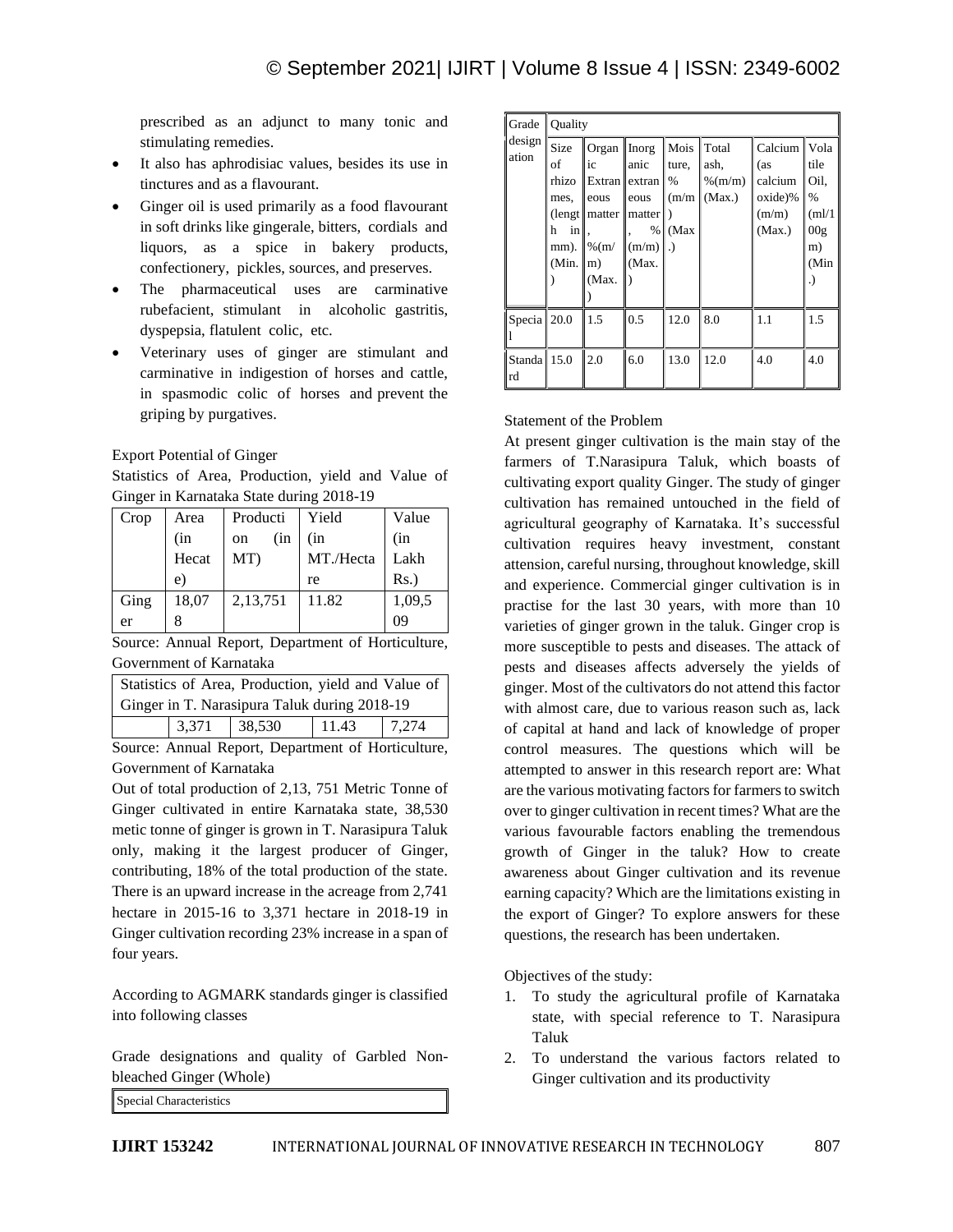- 3. To highlight the export potential of Ginger crop in the study area.
- 4. To list out various limitations of ginger export and to suggest measures to deal with those problem.

Study area: The study is limited to T. Narasipura Taluk of Mysore District.

Data Collection: This report is prepared using only the secondary data available from various published sources. The annual report of horticultural statistics, published by Horticultural department of Government of Karnataka has been extensively used to collect information about production, productivity and export value of Ginger in the study area.

Findings and Inferences:

- It shall be lime bleached
- Its fibrous content shall be characteristic of the variety with peel not entirely removed
- It shall be free from added colouring matter.
- It shall be free from mould growth and living insects and practically free from dead insects, insect fragments and rodent contamination.
- It shall have characteristic taste and flavour and shall not have a musty odour or a rancid or bitter taste.
- It shall comply with restrictions in regard to Aflatoxins, Metallic Contaminants, Insecticide or Pesticide residue, poisonous metals, naturally occurring Contaminants, Microbial load and the like as specified by the Codex Alimentarius Commission or as per buyers requirements for Export purposes and the Prevention of Food Adulteration Rules, 1955 for domestic trade.

Export of Ginger has increased from 8,332.91 tonnes in 2007-08 to 35,616.35 tonnes in 2018-19 in quantum and increased from Rs. 3,296.08 Lakhs to Rs. 26,626.77 Lakhs in value terms.

Export of Ginger in the last five years is as follows.

| Year    | <b>Quantity in Tonne</b> | Value in Lakh Rs.) |
|---------|--------------------------|--------------------|
| 2014-15 | 8.332.91                 | 3,296.08           |
| 2015-16 | 8.836.25                 | 4,998.15           |
| 2016-17 | 12,174.91                | 6,908.15           |
| 2017-18 | 24,630.10                | 16,246.52          |
| 2018-19 | 35,616.35                | 26,626.77          |

Source: DGCIS



The first ever Agriculture Export Policy (AEP) was introduced by the Government in December 2018. As a part of the process of implementation of AEP, 18 States viz. Maharashtra, U.P., Kerala, Nagaland, Tamil Nadu, Assam, Punjab, Karnataka, Gujarat, Rajasthan, Madhya Pradesh, Andhra Pradesh, Telangana, Manipur, Sikkim, Nagaland, Mizoram and Uttarakhand and the 2 UTs viz., Ladakh and Andaman & Nicobar Islands have finalized the State specific Action Plan. The State Level Monitoring committee has been formed in 25 States and 4 UTs, 28 States & 4 UTs have nominated respective Nodal agencies for implementation of AEP.

#### REFERENCES

- [1] Reports, *Directorate of Economics & Statistics*, Government of Karnataka, Bangalore.
- [2] Dhillan, A. R. (2003). extent and export potential of major flowers grown in Haryana and other parts of India. *Agricultural Marketing* , 27-29.
- [3] HN, Nikhil. (2008). *A study of Arecanut Marketing and Prices under Economic liberalisation in Karnataka.* Bangalore: Univeristy of Agricultural Sciences.
- [4] Horticulture, Department of (2016). *Horticulture crops statistics of Karnataka.* Bangalore: Government of Karnataka.
- [5] LB, Hugar. (1980). *Marketing of Vegetables in Belgaum City: An economic analysis.* Dharwad: University of Agricultural Sciences.
- [6] Rani Rei, O.A and M. Fadiga. (2004). Forecasting Agricultural Commmodity prices with Asymmetric error GARCH models. *Journal of Agricultural research in Economics* , 71-85.
- [7] RV, Deshpande. (2003). Administrative reforms in the field of Agricultural Marketing in the